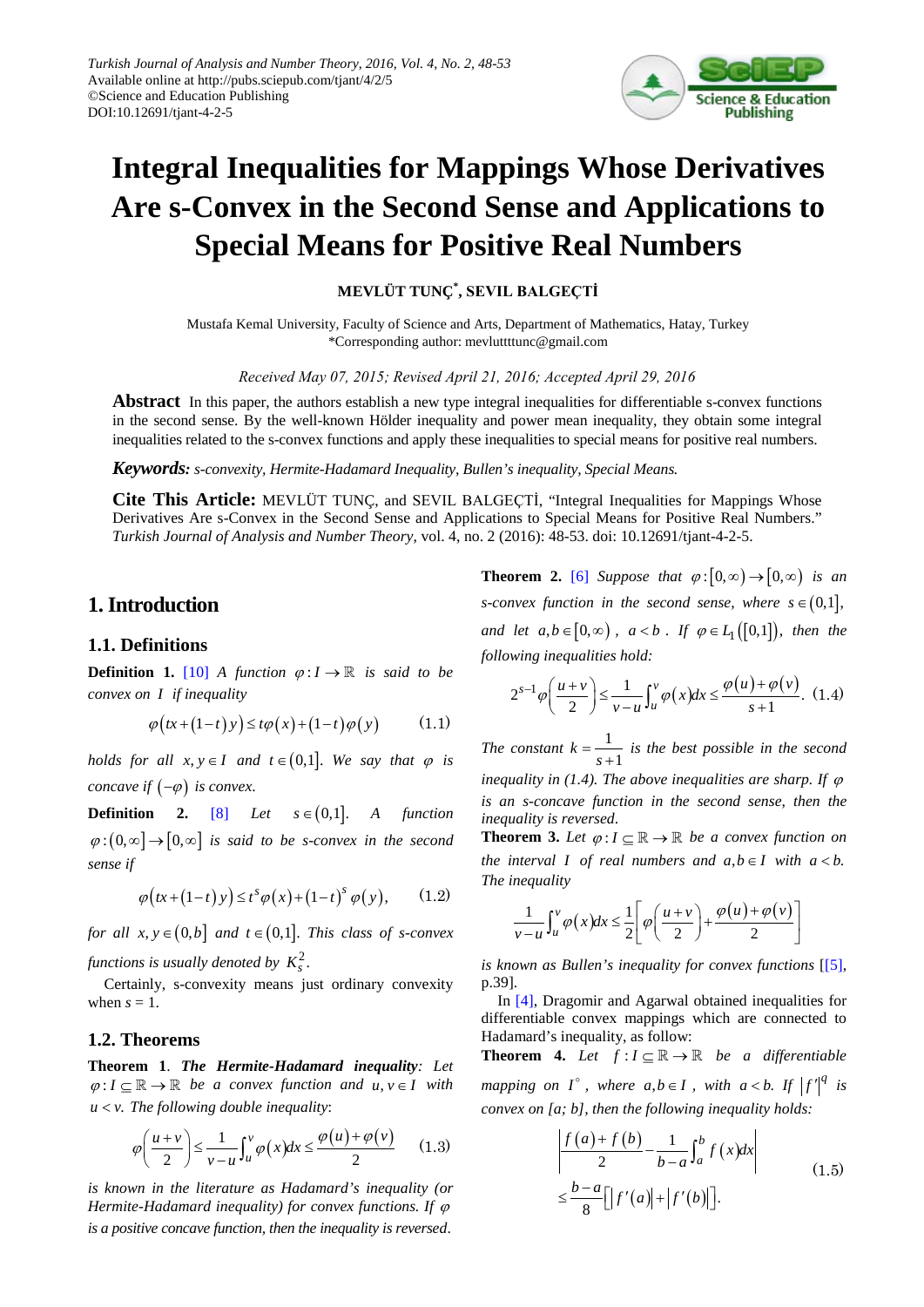In [\[11\]](#page-5-5), Pearce and Pečarić obtained inequalities for differentiable convex mappings which are connected with Hadamard's inequality, as follow:

**Theorem 5.** *Let*  $f: I \subseteq \mathbb{R} \to \mathbb{R}$  *be differentiable mapping on I*<sup>°</sup>, where  $a, b \in I$ , with  $a < b$ . If  $|f'|^q$  is convex on  $[a,b]$  *for some*  $q \ge 1$ *, then the following inequality holds:* 

$$
\frac{\left| f(a) + f(b)}{2} - \frac{1}{b-a} \int_{a}^{b} f(x) dx \right|
$$
  

$$
\leq \frac{b-a}{4} \left( \frac{\left| f'(a) \right|^{q} + \left| f'(b) \right|^{q}}{2} \right)^{\frac{1}{q}}.
$$
 (1.6)

*If*  $|f'|^q$  *is concave on* [*a,b*] *for some*  $q \ge 1$ *, then* 

$$
\left|\frac{f(a)+f(b)}{2}-\frac{1}{b-a}\int_{a}^{b}f(x)dx\right|\leq\frac{b-a}{4}\left|f'\left(\frac{a+b}{2}\right)\right|\tag{1.7}
$$

In [\[1\],](#page-5-6) Alomari, Darus and Kırmacı obtained inequalities for differentiable *s*-convex and concave mappings which are connected with Hadamard's inequality, as follow:

**Theorem 6.** *Let*  $f: I \subseteq [0, \infty) \rightarrow \mathbb{R}$  *be differentiable mapping on*  $I^{\circ}$  *such that*  $f' \in [a,b]$ *, where*  $a,b \in I$  *with*  $a < b$ . *If*  $|f'|^q$ ,  $q \ge 1$  *is concave on*  $[a,b]$  *for some fixed*  $s \in (0,1]$ , then the following inequality holds:

$$
\left| \frac{f(a) + f(b)}{2} - \frac{1}{b-a} \int_a^b f(x) dx \right|
$$
  

$$
\leq \frac{(b-a)\left(\frac{q-1}{2q-1}\right)^{1-\frac{1}{q}} \left[ \left| f'\left(\frac{3a+b}{4}\right) \right| + \left| f'\left(\frac{a+3b}{4}\right) \right| \right].
$$
 (1.8)

In [\[12\],](#page-5-7) Tunç and Balgeçti obtained inequalities for differentiable convex functions which are connected with a new type integral inequality, as follow:

**Lemma 1.** *Le*  $f: J \to \mathbb{R}$  *be a differentiable function on* 

$$
J^{\circ}. \text{ If } f' \in L[a,b], \text{ then}
$$
\n
$$
\frac{1}{b-a} \int_{a}^{b} f(x) dx - \frac{1}{2} \left( \frac{bf(a) - af(b)}{b-a} + f\left(\frac{a+b}{2}\right) \right)
$$
\n
$$
= \frac{1}{4} \int_{0}^{1} (tb + (1-t)a) f'\left(\frac{1-t}{2}b + \frac{1+t}{2}a\right) dx \qquad (1.9)
$$
\n
$$
+ \frac{1}{4} \int_{0}^{1} (ta + (1-t)b) f'\left(\frac{1-t}{2}a + \frac{1+t}{2}b\right) dx
$$

*for each*  $t \in [0,1]$  *and*  $a, b \in J$ .

**Theorem 7.** [\[12\]](#page-5-7) *Let*  $f: J \to \mathbb{R}$  *be a differentiable function on*  $J^{\circ}$ *. If*  $|f'|$  *is convex on*  $J$  *, then* 

$$
\left| \frac{1}{b-a} \int_{a}^{b} f(x) dx - \frac{1}{2} \left( \frac{bf(a) - af(b)}{b-a} + f\left(\frac{a+b}{2}\right) \right) \right|_{(1,10)} \n\leq \left( \frac{5}{48} a + \frac{7}{48} b \right) |f'(a)| + \left( \frac{7}{48} a + \frac{5}{48} b \right) |f'(b)|
$$

*for each*  $a, b \in J$ . **Theorem 8.** [\[12\]](#page-5-7) *Let*  $f: J \to \mathbb{R}$  *R be a differentiable* function on  $J^{\circ}$ . If  $|f'|^q$  is convex on  $[a,b]$  and  $q>1$ with  $\frac{1}{p} + \frac{1}{q} = 1$ , then  $\frac{1}{a} \int_0^b f(x) dx - \frac{1}{a} \int_0^b \frac{b f(a) - a f(b)}{b}$ 1 2  $b-a$   $2$ *b*  $\frac{1}{b-a} \int_a^b f(x) dx - \frac{1}{2} \left( \frac{bf(a)-af(b)}{b-a} + f\left(\frac{a+b}{2}\right) \right)$  $\begin{bmatrix} 1 \\ -1 \end{bmatrix}$ 

$$
\leq \frac{1}{4^{1+1/q}} L_p(a,b) \left[ \left| f'(b) \right|^q + 3 \left| f'(a) \right|^q \right]^{\frac{1}{q}} \left| . \tag{1.11}
$$
\n
$$
+ \left[ \left| f'(a) \right|^q + 3 \left| f'(b) \right|^q \right]^{\frac{1}{q}}
$$

**Theorem 9.** [\[12\]](#page-5-7) *Let*  $f: J \to \mathbb{R}$  *be a differentiable function on*  $J^{\circ}$ *. If*  $|f'|^q$  *is convex on*  $[a,b]$  *and*  $q \ge 1$ *, then*

$$
\left|\frac{1}{b-a}\int_{a}^{b} f(x)dx - \frac{1}{2}\left(\frac{bf(a)-af(b)}{b-a} + f\left(\frac{a+b}{2}\right)\right)\right|
$$
  

$$
\leq \frac{A^{-1-\frac{1}{q}}(a,b)}{4 \times 12^{\frac{1}{q}}}\left[\left|f'(b)\right|^{q}(2a+b)\right]^{q}
$$
  

$$
\left|\frac{1}{1+|f'(a)|^{q}(a+2b)}\right|^{q}
$$
  

$$
\left|\frac{1}{1+|f'(b)|^{q}(5a+4b)}\right|^{q}
$$
  
(1.12)

For recent results and generalizations concerning Hadamard's inequality and concepts of convexity and *s*-convexity see [\[1-12\]](#page-5-6) and the references therein.

Throughout this paper we will use the following notations and conventions. Let  $J = [0, \infty) \subset \mathbb{R} = (-\infty, \infty)$ , and  $u, v \in J$  with  $0 < u < v$  and  $f' \in L[u, v]$  and

$$
A(u, v) = \frac{u + v}{2},
$$
  
\n
$$
G(u, v) = \sqrt{uv},
$$
  
\n
$$
L_p(u, v) = \left(\frac{v^{p+1} - u^{p+1}}{(p+1)(v-u)}\right)^{1/p},
$$
  
\n
$$
u \neq v, p \in \mathbb{R}, p \neq -1, 0
$$

be the arithmetic mean, geometric mean, generalized logarithmic mean for  $u, v > 0$  respectively.

# **2. Inequalities for s-convex Functions and Applications**

**Theorem 10.** Let  $f: J \to \mathbb{R}$  be a differentiable function *on*  $J^{\circ}$ . If  $|f'|$  is s-convex on  $[a,b]$  for some fixed  $s \in (0,1]$ , *then*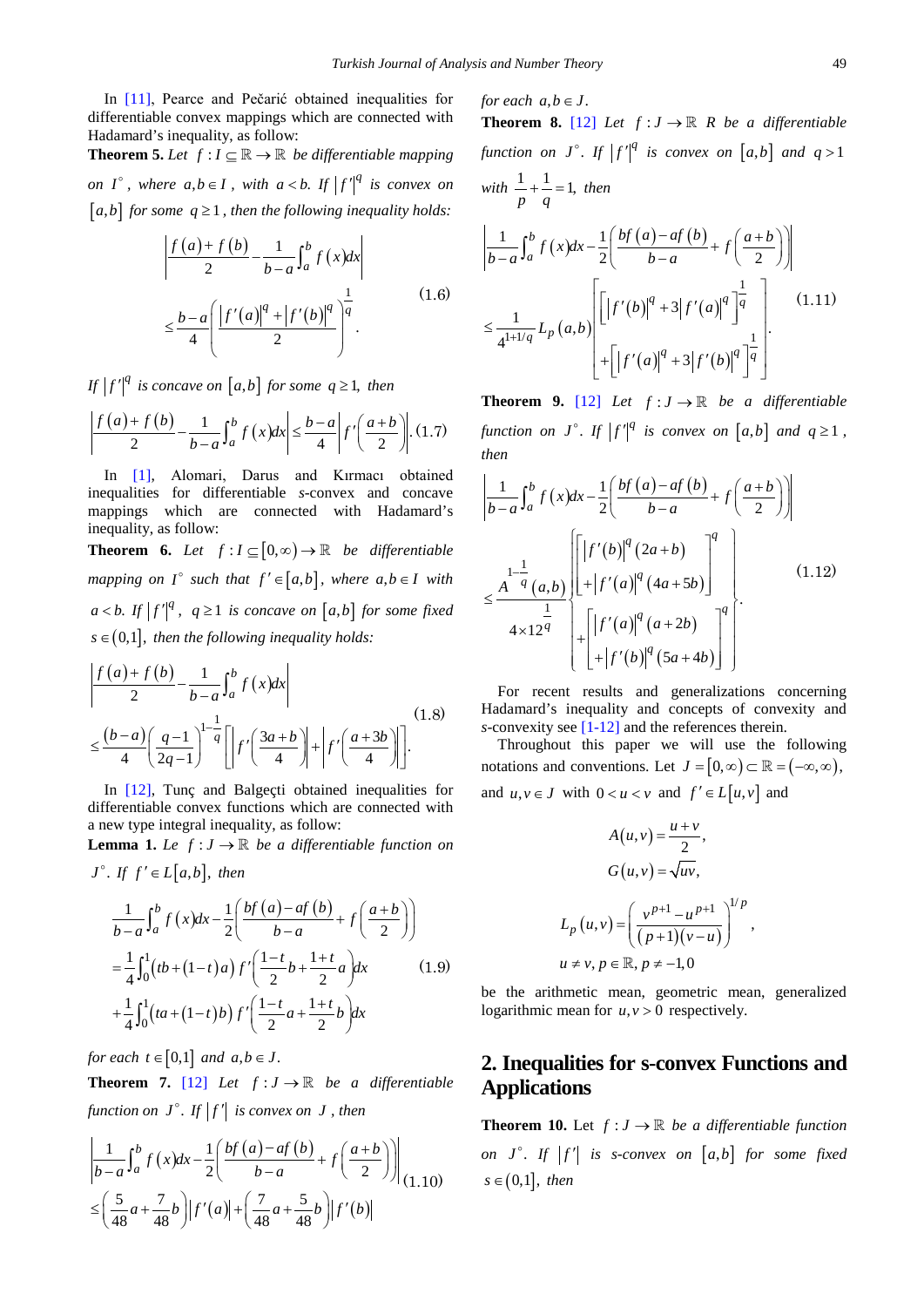$$
\left| \frac{1}{b-a} \int_{a}^{b} f(x) dx - \frac{1}{2} \left( \frac{b f(a) - a f(b)}{b-a} + f\left(\frac{a+b}{2}\right) \right) \right|
$$
  
\n
$$
\leq \frac{b \left( s 2^{s+1} + s + 2 \right) + a \left( 2^{s+2} - s - 2 \right)}{2^{s+2} \left( s + 1 \right) \left( s + 2 \right)} |f'(a)| \qquad (2.1)
$$
  
\n
$$
+ \frac{a \left( s 2^{s+1} + s + 2 \right) + b \left( 2^{s+2} - s - 2 \right)}{2^{s+2} \left( s + 1 \right) \left( s + 2 \right)} |f'(ab)|
$$

*for each*  $x \in [a, b]$ .

Proof. Using Lemma 1 and from properties of modulus, and since  $|f'|$  is *s*-convex on J, then we obtain

$$
\left| \frac{1}{b-a} \int_{a}^{b} f(x) dx - \frac{1}{2} \left( \frac{bf(a)-af(b)}{b-a} + f \left( \frac{a+b}{2} \right) \right) \right|
$$
  
\n
$$
\leq \frac{1}{4} \int_{0}^{1} (tb + (1-t)a) \left| f' \left( \frac{1-t}{2} \right)^{s} b + \left( \frac{1+t}{2} \right)^{s} a \right| dt
$$
  
\n
$$
+ \frac{1}{4} \int_{0}^{1} (ta + (1-t)b) \left| f' \left( \frac{1-t}{2} \right)^{s} a + \left( \frac{1+t}{2} \right)^{s} b \right| dt
$$
  
\n
$$
\leq \frac{1}{4} \int_{0}^{1} (tb + (1-t)a) \left[ \left( \frac{1-t}{2} \right)^{s} |f'(b)| + \left( \frac{1+t}{2} \right)^{s} |f'(a)| \right] dt
$$
  
\n
$$
+ \frac{1}{4} \int_{0}^{1} (ta + (1-t)b) \left[ \left( \frac{1-t}{2} \right)^{s} |f'(a)| + \left( \frac{1+t}{2} \right)^{s} |f'(b)| \right] dt
$$
  
\n
$$
\leq \frac{1}{4} \int_{0}^{1} (tb + (1-t)a) \left( \frac{1-t}{2} \right)^{s} |f'(a)| dt
$$
  
\n
$$
+ \frac{1}{4} \int_{0}^{1} (ta + (1-t)a) \left( \frac{1+t}{2} \right)^{s} |f'(a)| dt
$$
  
\n
$$
+ \frac{1}{4} \int_{0}^{1} (ta + (1-t)b) \left( \frac{1-t}{2} \right)^{s} |f'(a)| dt
$$
  
\n
$$
+ \frac{1}{4} \int_{0}^{1} (ta + (1-t)b) \left( \frac{1+t}{2} \right)^{s} |f'(a)| dt
$$
  
\n
$$
+ \frac{1}{4} \int_{0}^{1} (ta + (1-t)b) \left( \frac{1+t}{2} \right)^{s} |f'(a)| dt
$$
  
\n
$$
+ \frac{1}{4} \int_{0}^{1} (ta + (1-t)b) \left( \frac{1+t}{2} \right)^{s}
$$

$$
+\frac{1}{2^{s+2}}\left(\frac{bs+b+a}{(s+1)(s+2)} + \frac{b(s+1)(s+2)}{2^{s+2}}\right) + \frac{1}{2^{s+2}}\frac{b(s+1)(s+2)}{(s+1)(s+2)}\right)|f'(a)|
$$
  

$$
=\frac{1}{2^{s+2}}\left(\frac{a(s+1)(s+2)+b(2^{s+2}-s-2)}{(s+1)(s+2)}\right)|f'(b)|
$$
  

$$
+\frac{1}{2^{s+2}}\left(\frac{b(s+1)(s+2)+a(2^{s+2}-s-2)}{(s+1)(s+2)}\right)|f'(a)|
$$

**Proposition 1.** *Let*  $a, b \in J^{\circ}$ ,  $0 < a < b$  and  $s \in (0,1]$  *then* 

$$
\left| L_s^s(a,b) + \frac{(s-1)G^2(a,b)L_{s-2}^{s-2}(a,b) - A^s(a,b)}{2} \right|
$$
  

$$
\leq \frac{s \left[ \left( ab^{s-1} + a^{s-1}b \right) \left( s2^{s+1} + s + 2 \right) \right]}{2^{s+2}(s+1)(s+2)}.
$$
 (2.2)

*Proof.* The proof follows from  $(2.1)$  applied to the *s*-convex function  $f(x) = x^s$  and  $|f'(x)| = sx^{s-1}$ .

**Proposition 2.** Let  $a, b \in J^{\circ}$ ,  $0 < a < b$ ,  $s \in (0,1)$  then

$$
\left| \frac{L_s^s(a,b)}{1-s} - \frac{sG^2(a,b)L_{-1-s}^{-1-s}(a,b) + A^{1-s}(a,b)}{2(1-s)} \right|
$$
  

$$
\leq \frac{1}{2^{s+2}b^s} \left( \frac{a(s2^{s+1} + s + 2) + b(2^{s+2} - s - 2)}{(s+1)(s+2)} \right)
$$
  

$$
+ \frac{1}{2^{s+2}a^s} \left( \frac{a(s-2^{s+2} + 2) - b(s2^{s+1} + s + 2)}{(s+1)(s+2)} \right).
$$
(2.3)

*Proof*. The proof follows from (2.1) applied to the *s*-convex function  $f(x)$ 1  $f(x) = \frac{x^{1-s}}{1-s}$  $=\frac{x^{1-s}}{1-s}$  and  $|f'(x)|=1/x^s$  with  $s \in (0,1)$ .

**Remark 1.** *In (2.1), (2.2), if we take*  $s \to 1$ *, then (2.1), (2.2) reduces to (1.10),* [\[\[12\],](#page-5-7) Proposition 2]*, respectively.* **Theorem 11.** Let  $f: J \to \mathbb{R}$  be a differentiable function *on*  $J^{\circ}$ . If  $|f'|$  is s-convex on  $[a,b]$  for some fixed  $s \in (0,1]$  *and*  $q > 1$  *with*  $\frac{1}{p} + \frac{1}{q} = 1$ , *then*  $\frac{1}{a} \int_0^b f(x) dx - \frac{1}{a} \int_0^b \frac{b f(a) - a f(b)}{b}$  $(a,b)$  $(2^s(s+1))$  $(|f'(b)|^q + (2^{s+1}-1)|f'(a)|^q)$  $(|f'(a)|^4 + (2^{s+1}-1)|f'(b)|^4)$ 1 1 1 1 1 2  $b-a$   $(2)$  $(a,b)$   $\left|\left|\left|f'(b)\right|^q+\left(2^{s+1}-1\right)\right|\right|$  $4(2^{s}(s+1))^{q}$  +  $(|f'(a)|^{q}$  +  $(2^{s+1}-1)$ *b*  $\frac{1}{b-a} \int_a^b f(x) dx - \frac{1}{2} \left( \frac{bf(a)-af(b)}{b-a} + f\left(\frac{a+b}{2}\right) \right)$  $q^{q}$  (2s+1 -1)  $f'(q)^{q}$ *p*  $\int_a^s (s+1) \overline{q} \left[ \pm \left( |f'(a)|^q + |2^{s+1}-1| |f'(b)|^q \right) \right]$  $L_p(a,b)$   $\left| \left( \left| f'(b) \right|^q + \left( 2^{s+1} - 1 \right) \right| f'(a) \right|$  $(s+1)$ | $q$  | $+$ || $f'(a)$ | $q'$  +  $(2^{s+1}-1)$ | $f'(b)$ + +  $\left( \begin{array}{ccc} 1 & 1 \end{array} \right)$  $\left\{ \left( |f'(b)|^q + (2^{s+1}-1) |f'(a)|^q \right) \right\}$   $\left| \right.$  $\leq$   $\frac{p(\cdots)}{1}$   $\qquad \qquad$   $\qquad \qquad$ +1) $\frac{1}{q}$  +  $\left( |f'(a)|^q + (2^{s+1}-1)|f'(b)|^q \right)^{\frac{1}{q}}$ (2.4)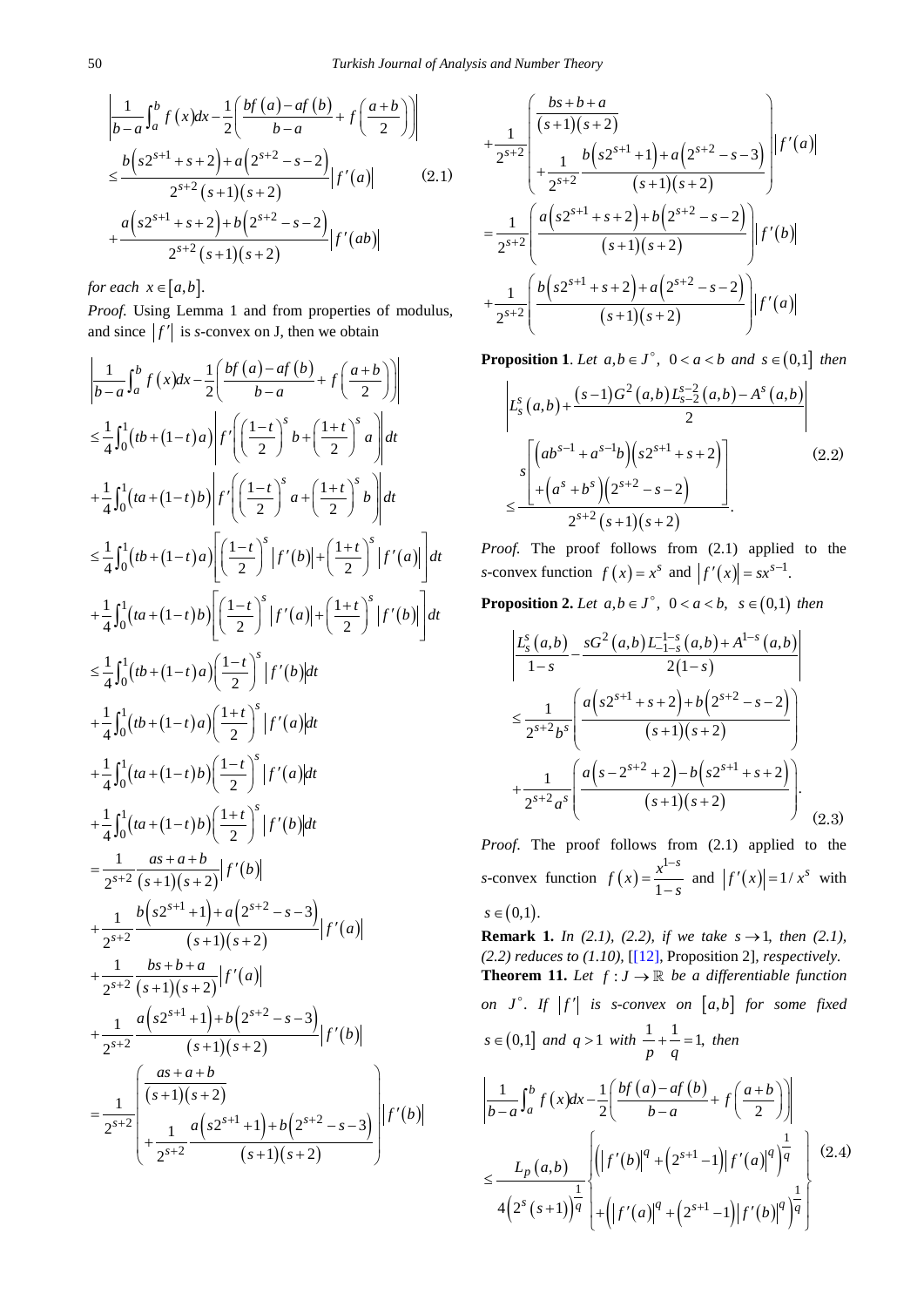*for each*  $x \in [a, b]$ .

Proof. Using Lemma 1 and from properties of modulus, and since  $|f'|$  is s-convex on J, then we obtain

$$
\left|\frac{1}{b-a}\int_{a}^{b} f(x)dx - \frac{af(b)-bf(b)}{2(b-a)} + \frac{1}{2}f\left(\frac{a+b}{2}\right)\right|
$$
  

$$
\leq \frac{1}{4} \int_{0}^{1} (tb + (1-t)a) \left| f'\left(\left(\frac{1-t}{2}\right)^{s} b + \left(\frac{1+t}{2}\right)^{s} a \right) dt \quad (2.5)
$$
  

$$
+ \frac{1}{4} \int_{0}^{1} (ta + (1-t)b) \left| f'\left(\left(\frac{1-t}{2}\right)^{s} a + \left(\frac{1+t}{2}\right)^{s} b \right) dt.
$$

Since  $|f'|^q$  is *s*-convex, by the Hölder inequality, we have

$$
\int_0^1 \left| f' \left( \left( \frac{1-t}{2} \right)^s b + \left( \frac{1+t}{2} \right)^s a \right) \right|^q dt
$$
\n
$$
\leq \int_0^1 \left( \left( \frac{1-t}{2} \right)^s \left| f'(b) \right|^q + \left( \frac{1+t}{2} \right)^s \left| f'(a) \right|^q \right) dt
$$
\n(2.6)

and

$$
\frac{1}{4}\int_{0}^{1} (tb + (1-t)a)\left| f'\left(\frac{1-t}{2}\right)^{s} b + \left(\frac{1+t}{2}\right)^{s} a \right| dt
$$
\n
$$
\leq \frac{1}{4}\left(\int_{0}^{1} (tb + (1-t)a)^{p} dt\right)^{\frac{1}{p}}
$$
\n
$$
\left(\int_{0}^{1} \left| f'\left(\frac{1-t}{2}\right)^{s} b + \left(\frac{1+t}{2}\right)^{s} a \right|^{q} dt\right)^{\frac{1}{q}}
$$
\n
$$
+ \frac{1}{4}\left(\int_{0}^{1} (ta + (1-t)b)^{p} dt\right)^{\frac{1}{p}}
$$
\n
$$
\left(\int_{0}^{1} \left| f'\left(\frac{1-t}{2}\right)^{s} a + \left(\frac{1+t}{2}\right)^{s} b \right|^{q} dt\right)^{\frac{1}{q}}
$$
\n
$$
\leq \frac{1}{4}\left(\int_{0}^{1} (tb + (1-t)a)^{p} dt\right)^{\frac{1}{p}}
$$
\n
$$
\left[\int_{0}^{1} \left(\left(\frac{1-t}{2}\right)^{s} |f'(b)|^{q} + \left(\frac{1+t}{2}\right)^{s} |f'(a)|^{q} \right) dt\right]^{\frac{1}{q}}
$$
\n
$$
+ \frac{1}{4}\left(\int_{0}^{1} (ta + (1-t)b)^{p} dt\right)^{\frac{1}{p}}
$$
\n
$$
\left[\int_{0}^{1} \left(\left(\frac{1-t}{2}\right)^{s} |f'(a)|^{q} + \left(\frac{1+t}{2}\right)^{s} |f'(b)|^{q} \right) dt\right]^{\frac{1}{q}}
$$
\n(2.7)

It can be easily seen that

$$
\int_0^1 (tb + (1-t)a)^p dt = \int_0^1 (ta + (1-t)b)^p dt
$$
  
= 
$$
\frac{b^{p+1} - a^{p+1}}{(b-a)(p+1)} = L_p^p(a,b).
$$
 (2.8)

If expressions  $(2.6)-(2.8)$ , we obtain

$$
\left| \frac{1}{b-a} \int_{a}^{b} f(x) dx + \frac{af(b)-bf(a)}{2(b-a)} - \frac{1}{2} f\left(\frac{a+b}{2}\right) \right|
$$
  

$$
= \frac{1}{4} L_p(a,b) \left[ \frac{1}{2^{s}(s+1)} \Big( |f'(b)|^{q} + (2^{s+1}-1) |f'(a)|^{q} \Big) \right]^{\frac{1}{q}}
$$
  

$$
+ \frac{1}{4} L_p(a,b) \left[ \frac{1}{2^{s}(s+1)} \Big( |f'(a)|^{q} + (2^{s+1}-1) |f'(b)|^{q} \Big) \right]^{\frac{1}{q}}.
$$

The proof is completed.

**Proposition 3.** *Let*  $a, b \in J^{\circ}$ ,  $0 < a < b$  *and*  $s \in (0,1]$ , *then*

$$
\begin{aligned}\n&\left|L_{s}^{s}(a,b)+\frac{(s-1)G^{2}(a,b)L_{s-2}^{s-2}(a,b)-A^{s}(a,b)}{2}\right| \\
&\leq\frac{L_{p}(a,b)}{\left(2^{2q+s}(s+1)\right)^{\frac{1}{q}}} \\
&\left|\left(\left(s^{s-1}\right)^{q}+\left(2^{s+1}-1\right)\left(s^{s-1}\right)^{q}\right)^{\frac{1}{q}}\right| \\
&+\left(\left(s^{s-1}\right)^{q}+\left(2^{s+1}-1\right)\left(s^{s-1}\right)^{q}\right)^{\frac{1}{q}}\right|.\n\end{aligned}
$$

*Proof.* The proof follows from (2.4) applied to the *s*-convex function  $f(x) = x^s$  and  $|f'(x)| = sx^{s-1}$ .

**Proposition 4.** *Let*  $a, b \in J^{\circ}$ ,  $0 < a < b$  *and*  $s \in (0,1)$ , *then*

$$
\left| \frac{L_s^s(a,b)}{1-s} + \frac{sG^2(a,b)L_{-1-s}^{-1}(a,b) + A^{1-s}(a,b)}{2(1-s)} \right|
$$
  

$$
\leq \frac{L_p(a,b)}{\left(2^{2q+s}(s+1)\right)^{\frac{1}{q}}}\left| \left( b^{-sq} + \left(2^{s+1} - 1 \right) a^{-sq} \right)^{\frac{1}{q}} \right| \left( \frac{(2.10)}{(2^{2q+s}(s+1))^{\frac{1}{q}}} \right| + \left( a^{-sq} + \left(2^{s+1} - 1 \right) b^{-sq} \right)^{\frac{1}{q}} \left| \frac{1}{2^{s+1}} \right|.
$$

*Proof.* The proof follows from  $(2.4)$  applied to the sconvex function  $f(x)$ 1  $f(x) = \frac{x^{1-x}}{1-s}$  $=\frac{x^{1-x}}{1-s}$  and  $|f'(x)| = 1/x^2$ . **Remark 2.** *In (2.4), (2.9), if we take*  $s \to 1$ *, then (2.4), (2.9) reduces to (1.11),* [\[\[12\],](#page-5-7) Proposition 5]*, respectively.* **Theorem 12.** Let  $f: J \to \mathbb{R}$  be a differentiable function *on*  $J^{\circ}$ . If  $|f'|$  is s-convex on  $[a,b]$  for some fixed  $s \in (0,1]$  *and*  $q > 1$ *, then*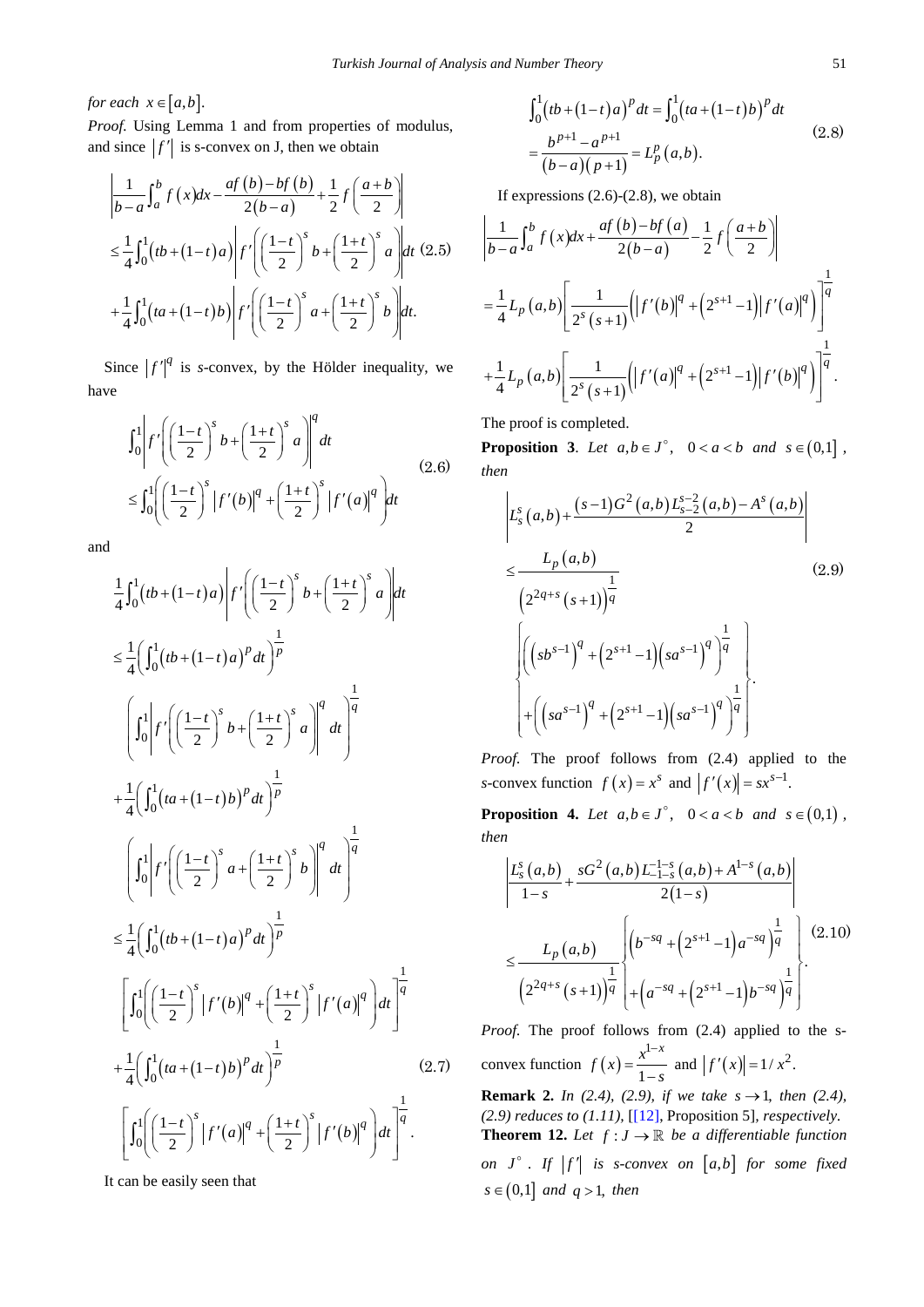$$
\left| \frac{1}{b-a} \int_{a}^{b} f(x) dx + \frac{1}{2} \left( \frac{af(b)-bf(a)}{(b-a)} - f\left( \frac{a+b}{2} \right) \right) \right|
$$
  
\n
$$
\leq \frac{A^{-q}(a,b)}{\left( 2^{2q+s}(s+1)(s+2) \right)}
$$
  
\n
$$
\left| \left[ \frac{(as+a+b)|f'(b)|^q}{+a(2^{s+2}-s-3)} \right] \right| f'(a)|^q
$$
  
\n
$$
\times \left| \left[ \frac{(bs+b+a)|f'(a)|^q}{+a(2^{s+2}-s-3)} \right] \right| f'(a)|^q
$$
  
\n
$$
\left| \left[ \frac{(bs+b+a)|f'(a)|^q}{+b(2^{s+2}-s-3)} \right] \right| f'(b)|^q \right| \qquad (2.11)
$$

*Proof.* From Lemma 1 and using the well-known power mean inequality and since  $|f'|^q$  is *s*-convex on  $[a,b]$ , we can write

$$
\begin{aligned}\n&\left|\frac{1}{b-a}\int_{a}^{b} f(x)dx + \frac{af(b)-bf(a)}{2(b-a)} - \frac{1}{2}f\left(\frac{a+b}{2}\right)\right| \\
&= \frac{1}{4}\left(\int_{0}^{1}(tb + (1-t)a)dx\right)^{1-\frac{1}{q}} \\
&\times \left[\int_{0}^{1}(tb + (1-t)a)\left|f'\left(\frac{1-t}{2}b + \frac{1+t}{2}a\right)\right|^{q}dx\right]^{1-\frac{1}{q}} \\
&+ \frac{1}{4}\left(\int_{0}^{1}(ta + (1-t)b)dx\right)^{1-\frac{1}{q}} \\
&\times \left[\int_{0}^{1}(ta + (1-t)b)\left|f'\left(\frac{1-t}{2}a + \frac{1+t}{2}b\right)\right|^{q}dx\right]^{1-\frac{1}{q}} \\
&\leq \frac{1}{4}\left(\int_{0}^{1}(tb + (1-t)a)dx\right)^{1-\frac{1}{q}} \\
&\times \left[\int_{0}^{1}(tb + (1-t)a)\left(\frac{1-t}{2}\right)^{s}|f'(b)|^{q}\right]^{1-\frac{1}{q}} \\
&+ \frac{1}{4}\left(\int_{0}^{1}(ta + (1-t)b)dx\right)^{1-\frac{1}{q}} \\
&+ \frac{1}{4}\left(\int_{0}^{1}(ta + (1-t)b)dx\right)^{1-\frac{1}{q}} \\
&\times \left[\int_{0}^{1}(ta + (1-t)b)\left|\left(\frac{1-t}{2}\right)^{s}|f'(a)|^{q}\right)dx\right]^{1-\frac{1}{q}}\n\end{aligned}
$$

$$
\leq \frac{1}{4} \left( \frac{a+b}{2} \right)^{1-\frac{1}{q}} \left[ |f'(b)|^{q} \int_{0}^{1} \left( \frac{1-t}{2} \right)^{s} (tb + (1-t)a) dt \right] + |f'(a)|^{q} \int_{0}^{1} \left( \frac{1+t}{2} \right)^{s} (tb + (1-t)a) dt + \frac{1}{4} \left( \frac{a+b}{2} \right)^{1-\frac{1}{q}} \left[ |f'(a)|^{q} \int_{0}^{1} \left( \frac{1-t}{2} \right)^{s} (ta + (1-t)b) dt \right] + |f'(b)|^{q} \int_{0}^{1} \left( \frac{1+t}{2} \right)^{s} (ta + (1-t)b) dt \right] + |f'(b)|^{q} \int_{0}^{1} \left( \frac{1+t}{2} \right)^{s} (ta + (1-t)b) dt + |f'(b)|^{q} \int_{0}^{1} \left( \frac{1+t}{2} \right)^{s} (ta + (1-t)b) dt \right] + |f'(a)|^{q} \left[ \frac{as + a + b}{2^{s}} \left( \frac{1}{s + 1} \right) \left( \frac{1}{s + 2} \right) + \frac{|f'(a)|^{q}}{2^{s}} \left( \frac{1}{s + 1} \right) \left( \frac{1}{s + 2} \right) + \frac{|f'(a)|^{q}}{2^{s}} \left( \frac{bs + b + a}{2^{s}} \right) + \frac{|f'(b)|^{q}}{2^{s}} \left( \frac{1}{s + 1} \right) \left( \frac{1}{s + 2} \right) + \frac{|f'(b)|^{q}}{2^{s}} \left( \frac{a \left( s2^{s+1} + 1 \right)}{s + 1} \right) + |f'(b)|^{q} \left( \frac{1}{2^{s+2} - s - 3} \right) \right].
$$

The proof is completed.

**Proposition 5.** *Let*  $a,b \in J^{\circ}$ ,  $0 < a < b$  *and*  $s \in (0,1]$ , *then*

$$
\begin{aligned}\n&\left| L_s^s(a,b) + \frac{(s-1)G^2(a,b)L_{s-2}^{s-2}(a,b) - A^s(a,b)}{2} \right| \\
&\leq \frac{A^{-\frac{1}{q}}(a,b)}{\left(2^{2q+s}(s+1)(s+2)\right)^{\frac{1}{q}}} \\
&\left| \left[ (as+a+b)(s b^{s-1})^q \right] + \left( b \left( s 2^{s+1} + 1 \right) + a \left( 2^{s+2} - s - 3 \right) \right) \left( s a^{s-1} \right)^q \right| \\
&+ \left[ (bs+b+a)\left( s a^{s-1} \right)^q \right] + \left[ a \left( s 2^{s+1} + 1 \right) + b \left( 2^{s+2} - s - 3 \right) \right) \left( s a^{s-1} \right)^q \right]\n\end{aligned} \tag{2.12}
$$

*Proof*. The proof follows from (2.11) applied to the sconvex function  $f(x) = x^s$  and  $|f'(x)| = sx^{s-1}$ .

**Proposition 6.** Let  $a, b \in J^{\circ}$ ,  $0 < a < b$  and  $s \in (0,1]$ , then